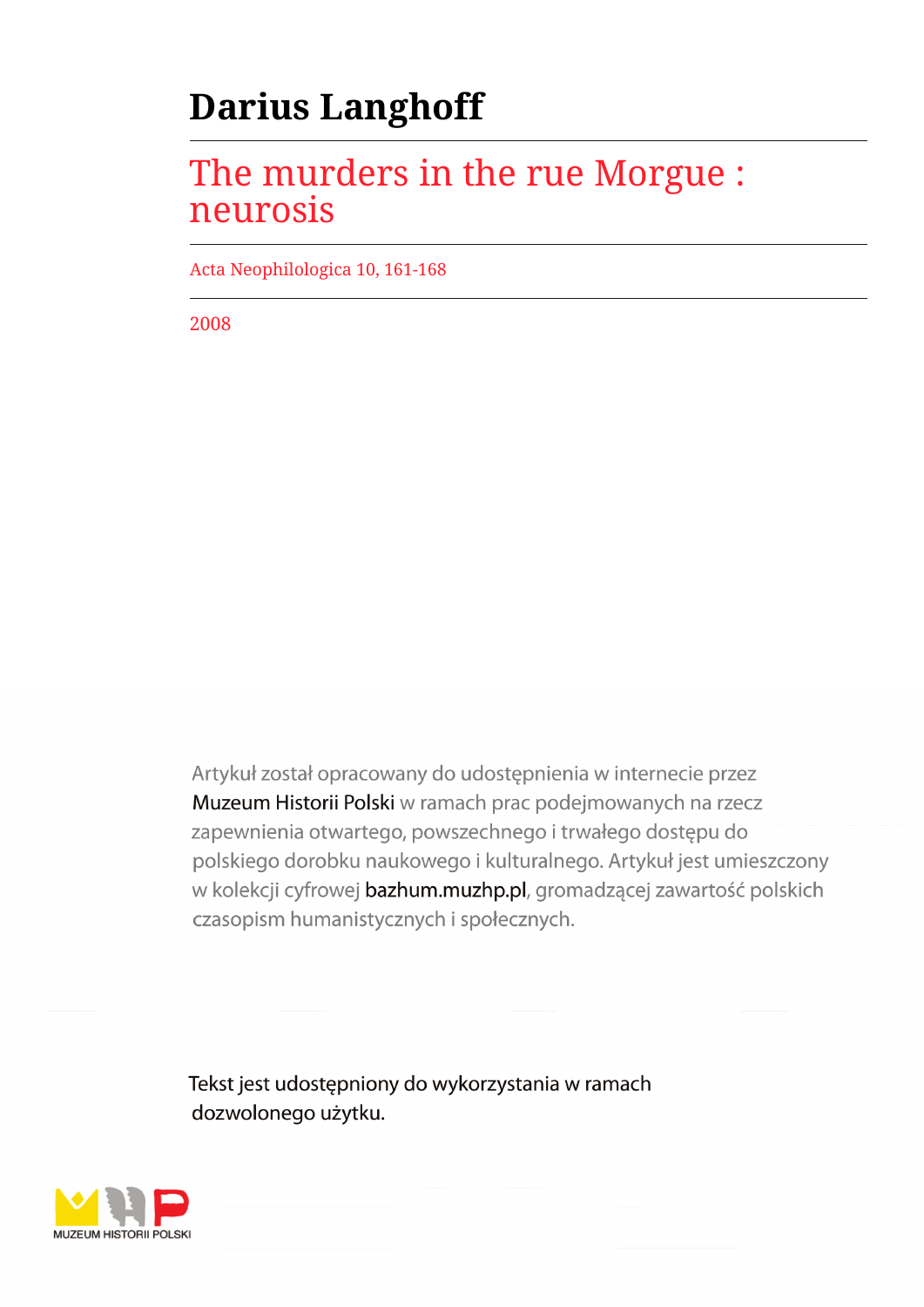ISSN 1509-1619

**Darius Langhoff** Akademia Ekonomiczna im. Karola Adamieckiego w Katowicach

### THE MURDERS IN THE RUE MORGUE: NEUROSIS<sup>1</sup>

Key words: crime story, psychology, neurosis, reinterpretation, E.A. Poe

J.A. Leo Lemay begins his essay *The Psychology of "The Murders in the Rue Morgue*<sup>12</sup> with a focus on the final paragraph of the story where the detective Dupin comments on the Prefect:

the Prefect is too cunning to be profound. In his wisdom is no stamen. It is all head and no body, like the pictures of the Goddess Laverna<sup>3</sup> – or, at best, all head and shoulders, like a codfish.4

Lemay calls the first sentence a generalization and in the following two recognizes three metaphorical arguments designed to support it. Further on he discusses "three tropes" pointing to "a head-body dichotomy" and all concerning sex. Stamen is compared to male genitalia, Laverna stands for the corpse of Madame L'Espanaye, and the codfish is another "sexual suggestion"5. A psychoanalytical approach like that distinctly reflects a rather fossilized Freudian psychology and gives the impression of an overinterpretation of Poe's metaphors and similes.

The head-body dichotomy in the above quoted passage appears only once: "It is all head and no body". The simile "all head and shoulders, like a codfish" is a cooky but actually non-sensical expression. The codfish, like any fish for that matter, has no

 $1$  From time immemorial, in every society, it has been realized that there are many mentally disturbed individuals who are neither insane nor feeble minded. They differ from normal persons in being plagued by feelings of inferiority, doubt about the motives of others, inexplicable shyness, and unreasonable fears; or they behave in ways that are upsetting to those around them and to society.

<sup>&</sup>lt;sup>2</sup> J.A.L. Lemay, *The Psychology of "The Murders in the Rue Morgue"*, in: L.J. Budd & E.H. Cady (eds.), *On Poe*, London, Duke University Press 1993, p. 223.

Laverna: in Roman mythology the goddess of thieves and cheaters.

<sup>&</sup>lt;sup>4</sup> E.A. Poe, *The Complete Illustrated Stories and Poems*, London, Chancellors Press 1994, p. 102. Future citations from this edition will be included parenthetically in the text.

 $<sup>5</sup>$  J.A.L. Lemay, op. cit., p. 224.</sup>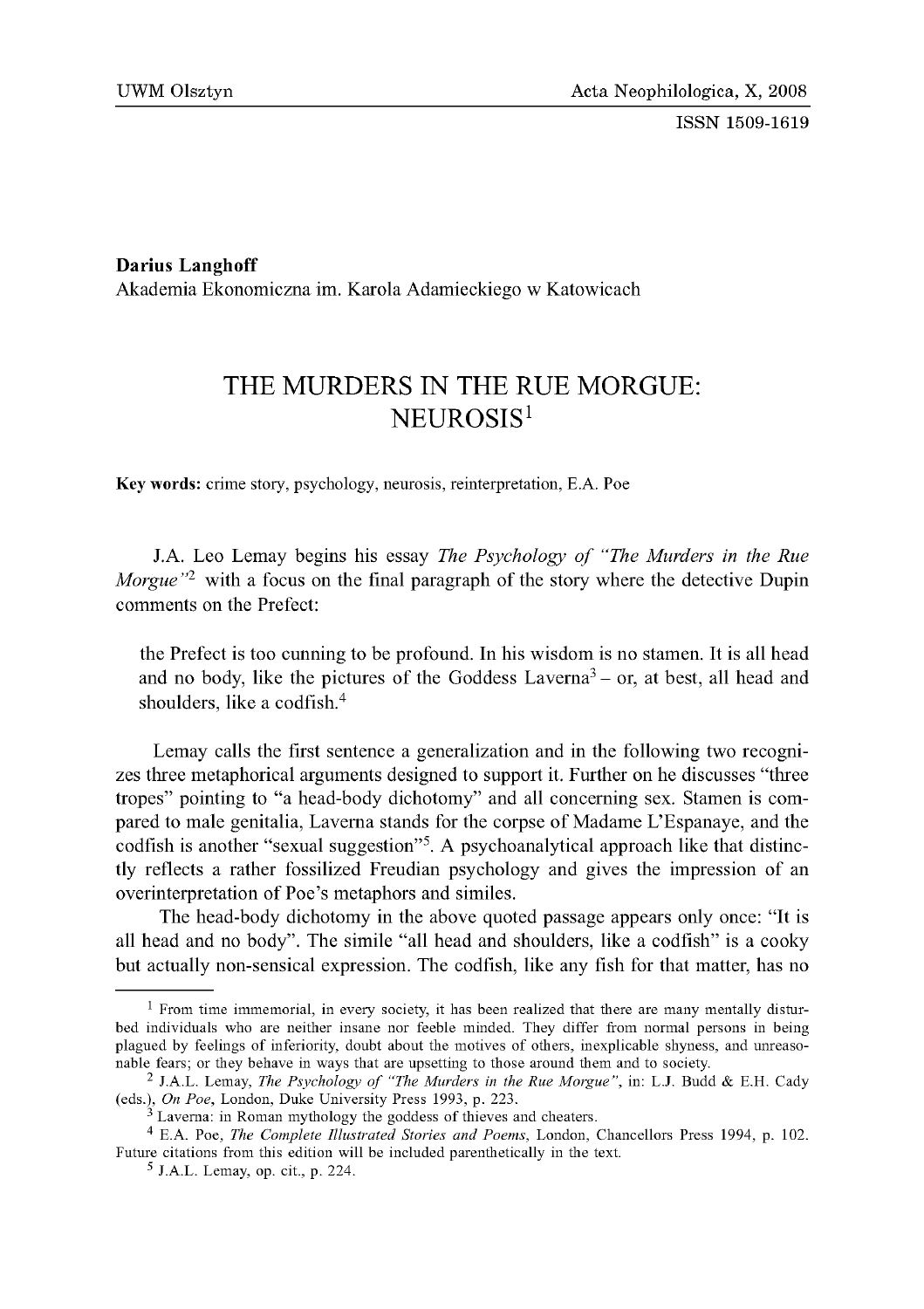shoulders, and the distinction between the head and the torso is in fish practically absent, or at least much less observable than in higher vertebrates. "Wisdom and no stamen" is a more curious and perplexing statement. Stamen is the pollen-bearing organ of a flower, consisting of the filament and the anther. The aforementioned critic transfers this meaning from flora to fauna and associates the word stamen with human sexual organs. But why should Poe contrast wisdom and the penis? No, he does not juxtapose the brains and the bottom, but the muscle and the mind, the ingenious and analytical facilities. Wisdom or ingenuity, says Poe, are of limited efficacy if they lack the imaginative analytic power. In the final paragraph Poe returns to the argument which opens *The Murders in the Rue Morgue.* He brings out the difference between ingenuity and analysis, saying that the ingenious man who has "the constructive or combining power" may otherwise border "upon idiocy". The analytic man, on the other hand, is "necessarily ingenious" and also "truly imaginative". These two types of intellect are then illustrated by the mental skills characteristic for the player of chess and the player of draughts. The former calculates but does not analyze, the latter analyzes and "throws himself into the spirit of the opponent". And once more Poe draws the line between the two types of investigating mind when Dupin refers to Vidocq<sup>6</sup>. He says that:

Vidocq was a good guesser, and a persevering man. But, without educated thought, he erred continually by the very intensity of his investigations. He impaired his vision by holding objects too close. He might see, perhaps, one or two points with unusual clearness, but in so doing he, necessarily, lost sight of the matter as a whole. [p. 86]

All these examples serve the purpose to prove that the capacity for comprehension is more important than the data input.

When the treaty on analysis and ingenuity is finished the narrative kicks off with the entrance of the nameless narrator and his colleague Dupin. Little does the former say of himself, instead in a detailed manner, he delivers plenty of background information about the amateur detective Dupin. We are told that he is "a young gentleman of an illustrious family [...] reduced to [...] poverty" by "a variety of untoward events". The narrator is astonished "at the vast extent of his reading" and feels his "soul enkindled [...] by the wild fervor, and the vivid freshness of [Dupin's] imagination". Lemay writes that "Dupin is a doppelganger for the narrator"7. Contemplating various pairs, doubles, dichotomies and bifurcations in which the story is abundant (two men, two women, two voices, two intellects), the idea of a doppelganger is not to be readily dismissed. However, it is a completely different doppelganger than that in *William*

 $6$  Francis Vidocq (1775–1857), the Chief of the French Police Department.

<sup>7</sup> J.A.L. Lemay, op. cit., p. 231.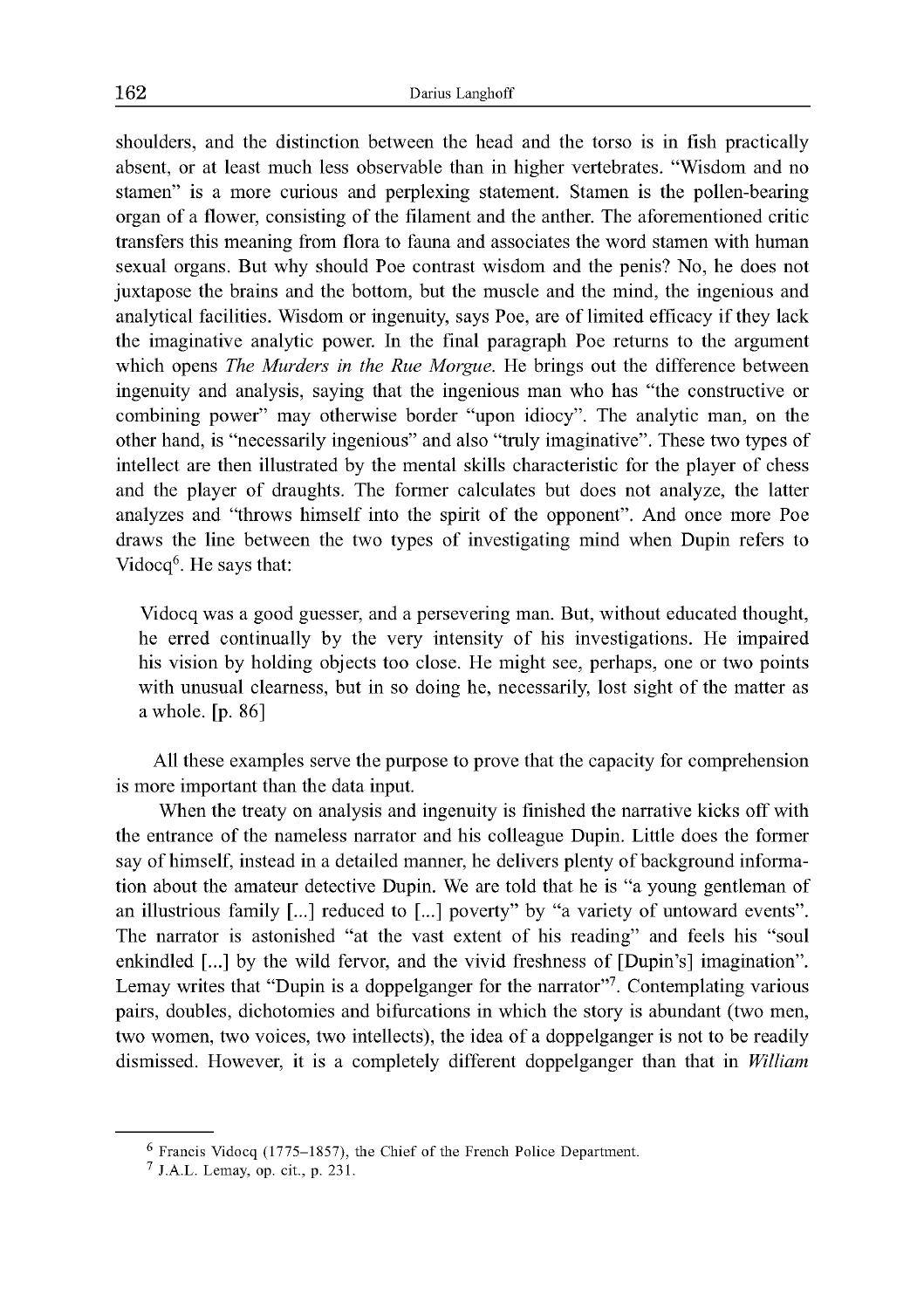*Wilson*8. There the counter-hero, the second William Wilson, from the very beginning appears as a fantastic being which accompanies, pursues, and competes the first William Wilson. Here, Dupin's associate, the narrator, is an ordinary man possessing a separate entity. He could live without ever meeting Dupin and Dupin would survive without him as they have nothing vital in common.

Having expressed his admiration for Dupin's "peculiar analytic ability", the narrator says: "I often dwelt meditatively upon the old philosophy or the Bi-Part Soul<sup>9</sup>, and amused myself with the fancy of a double Dupin - the creative and the resolvent". The detective's split personality is hinted at in this passage; creative and dissolvent, complex and profound, good and evil. Richard Wilbur in his *The Poe Mystery Case10* maintains that all figures in the story are versions of one person, Dupin, who is the controlling faculty. But extending Dupin's presiding power over all characters in the story renders the argument brittle. It is effortlessly observable that he psychologically dominates, to an overwhelming degree, the narrator. Nonetheless, the other characters (the sailor, the Prefect, the witnesses) are not ectoplasmic effusions of his, however prodigious, intellect. At the time of the showdown, Dupin elicits the intelligence he has been seeking not by using the power of his mind, but by interrogating the sailor at the gunpoint.

Wilbur points out parallels between the narrator  $-$  Dupin pair and Madame  $-$ Mademoiselle L'Espanaye. Dupin and the narrator live in "perfect seclusion". So do the two women. The men admit "no visitors", and the L'Espanaye's neighbors testify that "no one was spoken of frequenting the house". The women tenant two rooms on the fourth floor, and so do the detective and his friend. On top of it Lemay says that "Poe suggests that homosexual relationship exists between Dupin and the narrator, and between Madame and Mademoiselle L'Espanaye". To infuse this assumption with some evidence the critic quotes following lines: "the society of such a man would be to me a treasure beyond price"; "our seclusion was perfect"; "we existed within ourselves alone"; "we sallied forth into the streets, arm in arm"<sup>11</sup>. Only the last phrase can be regarded as a pointer of a homosexual bond. On no account can such a relationship be validly confirmed as existing between the mother and daughter. That the tobacconist deposed that Madame L'Espanaye would buy "small quantities of tobacco and snuff" does not mean that she tended to be mannish but that she used to smoke, and the sole fact that the two lived together "an exceedingly retired life" is as close to

<sup>&</sup>lt;sup>8</sup> Another story by Poe, in which the central figure, a passionate youth, leads at school all his companions except one, a boy of his own age and appearance who bears the same name of William Wilson. He frightens and persecutes Wilson who flees from the school. He travels about Europe becoming degenerate and vicious. At critical times his double invariably appears to warn him or destroy his powers over others. Finally at Rome, when the double appears to prevent his planned seduction of the Dutchess Di Broglio, Wilson is infuriated, and murders him. In the closing paragraph it transpires that the double Wilson was a pure delusion existing only in Wilson's diseased mind.

<sup>&</sup>lt;sup>9</sup> "The old philosophy of the Bi-Part Soul": an ancient theory referring to the double nature of the soul supposed to consist of a material and an ideal substance.

<sup>&</sup>lt;sup>10</sup> R. Wilbur, *The Poe Mystery Case. Responses: Prose Pieces*, New York, Harcourt, Brace 1976, p. 127-137.

<sup>11</sup> J.A.L. Lemay, op. cit., p. 235.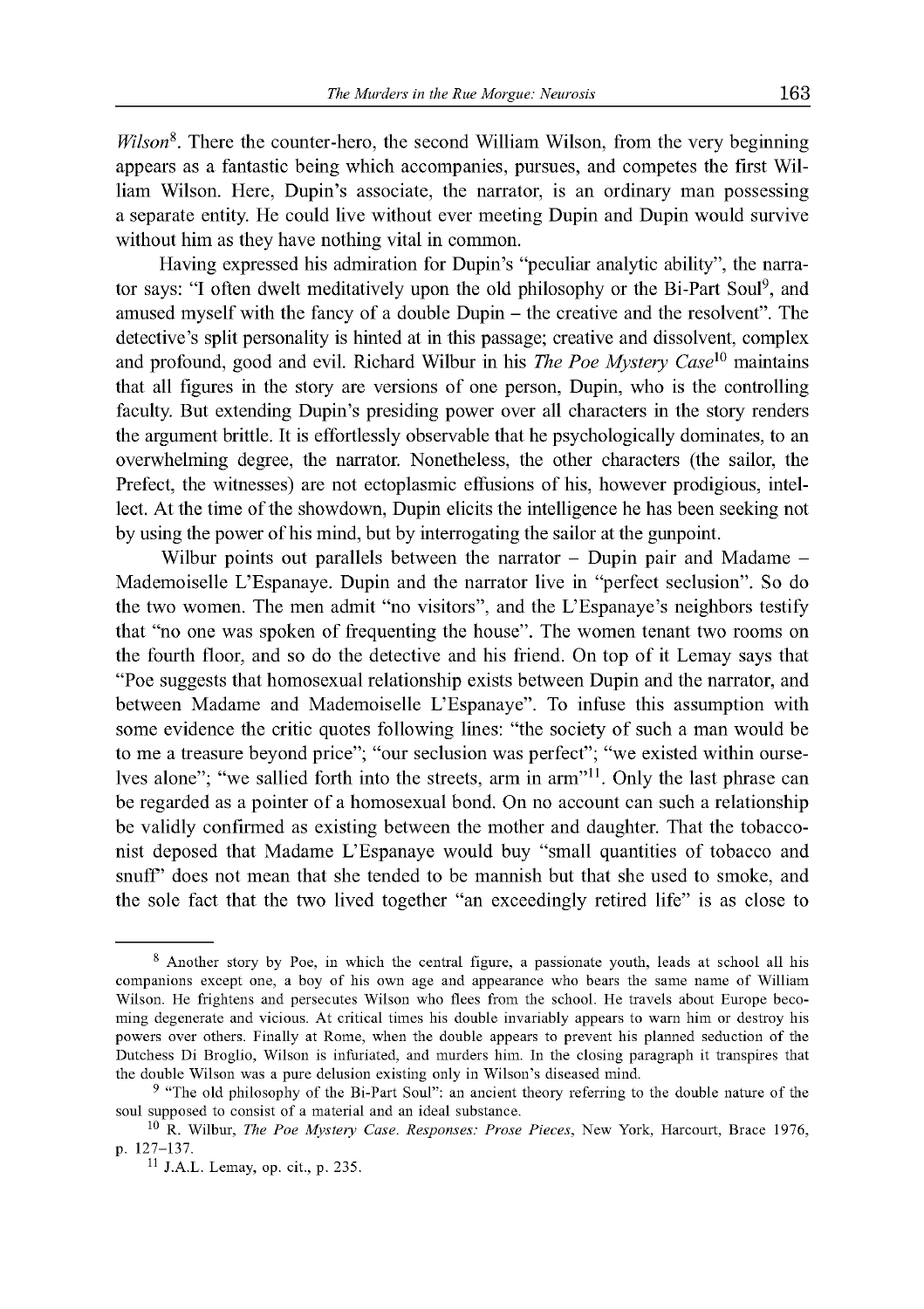denoting a homosexual relationship as Venus is to Neptune. Such an argument seems to be too far fetched and invites almost any imaginable sexual parallels, for example between the Prefect and the ape. Even if there actually is a queerish undercurrent referring to Dupin and the narrator, it is not what attracts the interest of the reader. The mysterious homicide itself, inexplicable *modus operandi,* gory descriptions of the mangled bodies, these are the mind-teasers which do not let the reader put the story down before it has ended.

*The Murders in the Rue Morgue* concerns an analytical method of solving a murder case plus psychological contexts underlying and modifying the composition of characters. When reading the text for the first time, the reader may be on the brink of understanding, or fearing, the nature of the murderer(s), but remains unaware of his motives. Thus the narrator's function is so invaluable. He is naive and totally innocent of any knowledge that might direct him towards comprehension of the grim event. Dupin, precisely explaining every single step in his chain of reasoning, leads the narrator  $-$  and the reader with him  $-$  from the obscure beginning to the elucidating finish. We take a pure delight at observing how Dupin disentangles, or unriddles the murder case which is full of cunning windings. After perusing the newspaper reports of the murders and quoting all witnesses, Dupin arrives at the conclusion announced at the beginning of the tale: there are two types of investigating mind, two sorts of intellect, only one being truly effective. The Parisian police searched the crime scene thoroughly and yielded no results that might lead to the perpetrator. Dupin comments:

We must not judge of the means [...] by this shell of an examination. The Parisian police, so much extolled for acumen, are cunning, but no more. There is no method in their proceedings, beyond the method of the moment. [p. 85]

And concludes that the results obtained by the police are often surprising, but "brought about by simple diligence and activity", not by an imaginative and analytical mind that decodes, solves, interprets, and logically explains.

Having described all circumstances of the crime, Dupin asks the narrator whether he has any theory implicating who might have committed the homicide. The reply would irritate many a reader. Saying: "A madman [...] has done this deed – some raving maniac, escaped from the neighboring Maison de Sante", the narrator betrays his complete incapacity for a synthetic conclusion derived from Dupin's analysis. Were it Doctor Watson's answer to the query, Holmes would reprimand him harshly. Dupin soothes: "In some respects [...] your idea is not irrelevant". The lack of the narrator's comprehension is overt because by this point Dupin has already indicated several signs of non-human activity:

[...] an agility astounding, a strength superhuman, [...] a butchery without motive, a grotesquerie in horror absolutely alien from humanity, and a voice foreign in tone to the ears of men of many nations, and devoid of all distinct or intelligible syllabification. [p. 93]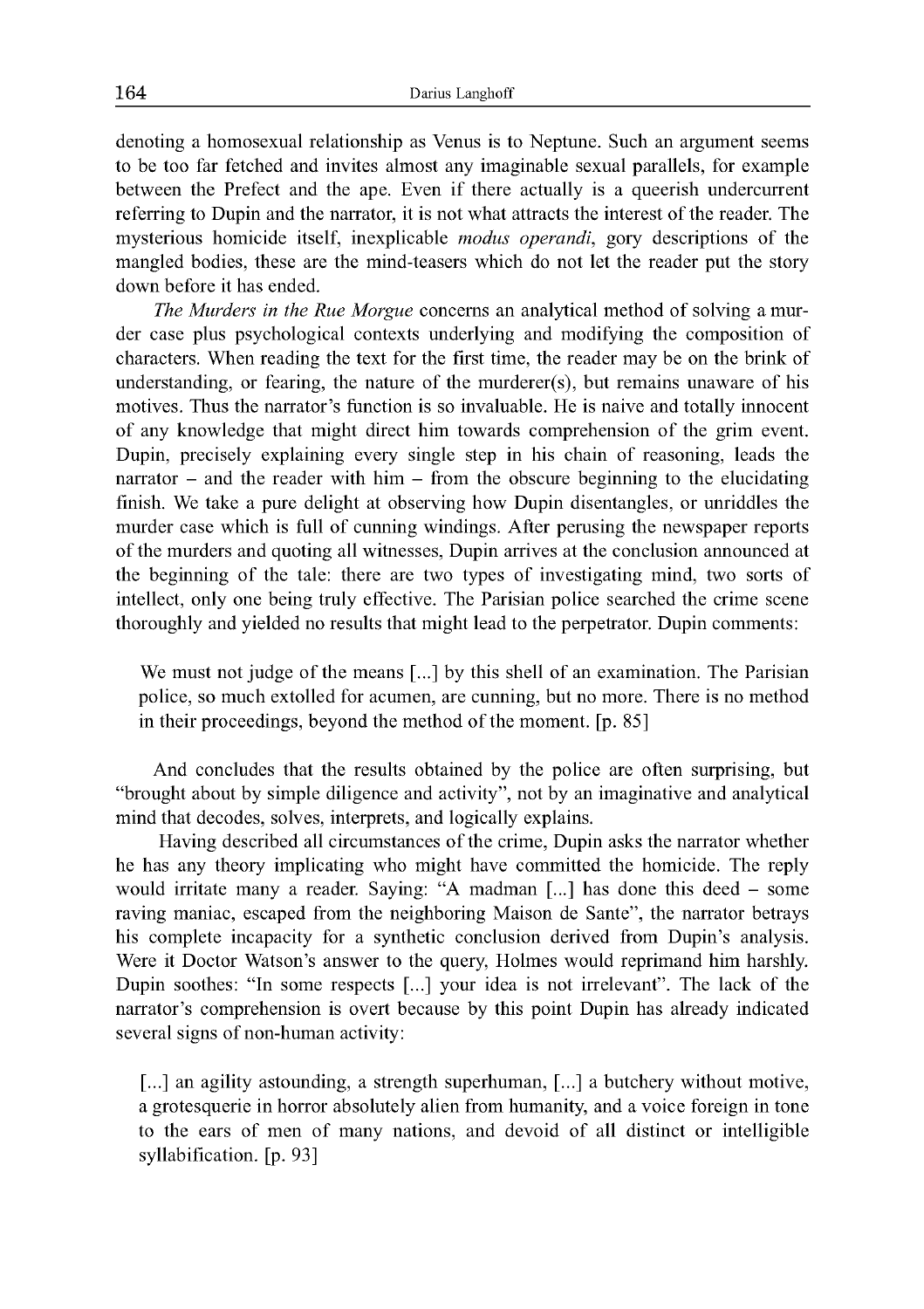The absence of motive stems from the observation that most (possibly all) valuables were left behind. Dupin concludes that the perpetrator must have been "so vacillating an idiot as to have abandoned his gold and his motive altogether". Lemay names this sentence an example of "foolish logic" as the detective assumes, and then dismisses the idea that the murders might have been committed by a homicidal robber, and not by a "psychotic sex maniac". Next, he labels Dupin as "blind to the facts of life". This conception is hardly acceptable. There is nothing false in the detective's suggestion to eliminate the human factor from the perpetrated crime because the money was not stolen. He reasons correctly assuming that money is the commonest motive of crime and not sexual drives.

Poe's intention was not to make the reader sense covert lecherous agendas, but to delight him with an elaborate, who-dunnit criminal story. Dupin's analysis of the case engrosses and dazzles when we follow his steps of reasoning, each resembling a move in solving a jig-saw puzzle, when a piece slides into the right place with a distinctive click. The detective invites the narrator, and the reader with him, to put himself in the position of the hypothetical murderer in order to understand the mechanism of the grisly deed. When doing so, it soon becomes obvious that there is sufficient evidence excluding the possibility that the crime might have been perpetrated by human hand. The superhuman physical prowess necessary to shove a body up a chimney, the finger impressions on the victim's throat that would not match the size of even the largest human hand, the non-human tuft of hair clutched in Madame L'Espanaye's hand – all these lead to the inescapable conclusion that the homicide was not committed by man. The atrocious motiveless killing was not done by a maniac, but by a creature which does not reason.

Then comes the crux passage where Dupin states that the perpetrator of the gruesome mutilations – shattered bones, a part of the scalp ripped off, a head cut off – must have been inflicted by an orang-utan. Here is Poe's picture of the beast:

The gigantic stature, the prodigious strength and activity, the wild ferocity, and the imitative propensities of these mammalia are sufficiently known to all. [p. 97]

The choice of the animal is highly limited by the kinetics presented in earlier paragraphs: the route of entrance and escape up and down the lightning rod, the acrobatic swing into the room, the use of a razor. Yet to admit that it is the best of all possible choices would be an act of negligence. Orang-utans are by nature calm and introverted, little "wild ferocity" is to be found in them. The selection of a gorilla or a baboon would be more concordant with the above representation.

Marie Bonaparte identifies three symbolic rape scenes in *The Murders in the Rue Morgue*: the orang-utan's entrance into the room, the killings, and the gendarme's breaking into the house. She equates the gendarme and the ape to symbols of lust and aggression. However, the man of the law uses his bayonet to protect the society whereas the orang-utan uses a razor to attack it. She also conceives that in this tale Poe recapitulates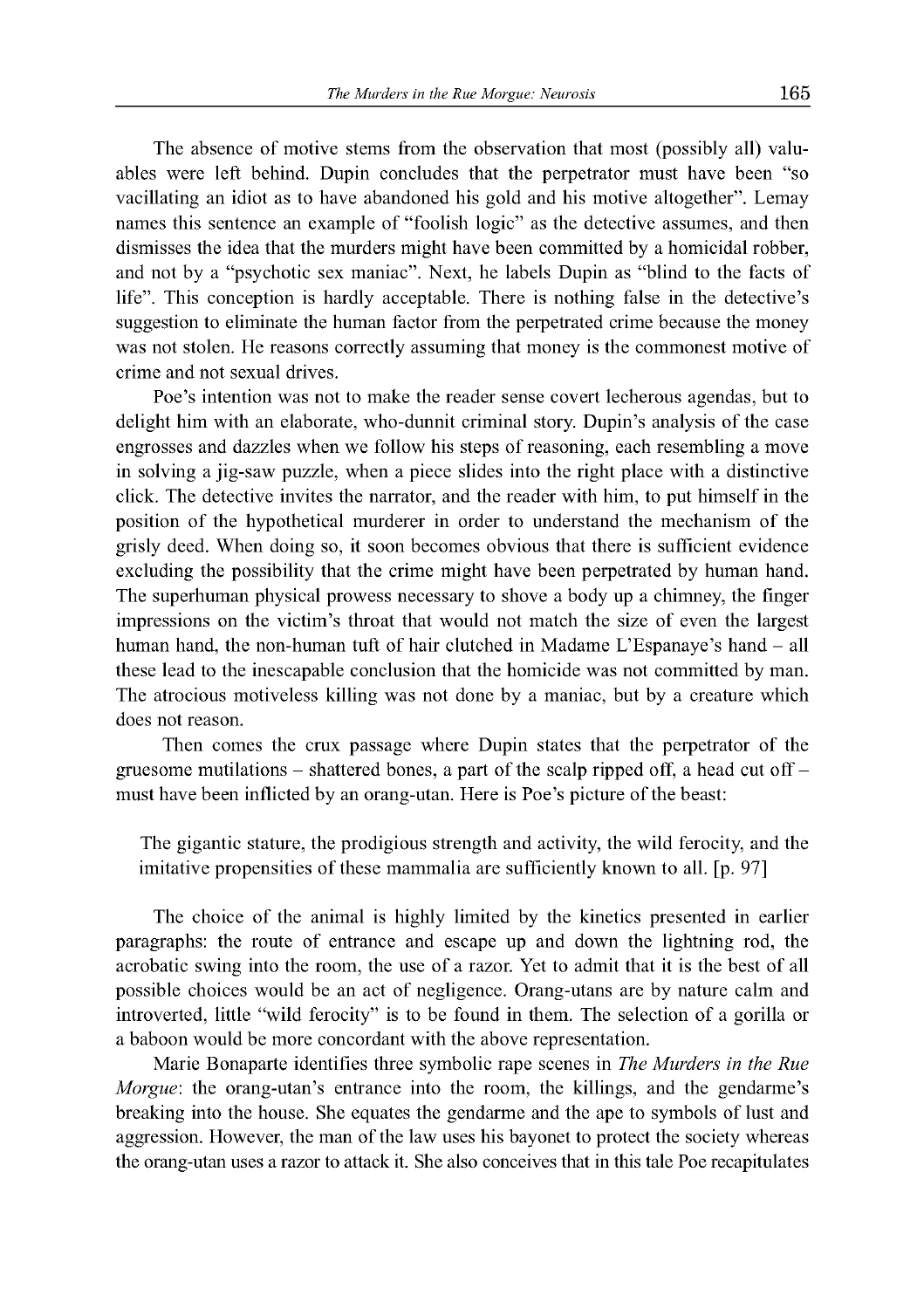his mother's love making<sup>12</sup>. Improbable though this psychoanalytic reading of the story is, it makes an entertaining distraction from strait-laced digestion of the text.

More likely sexual undertones can be detected in the description of Madame and Mademoiselle L'Espanaye's life habits. The interpretation that they were declared lesbians is an unfounded wild guess, but they may have had certain problems with the recognition of their sexuality. We know that they lived from a small income for several years. Then the mother withdrew a large sum from the bank only a few days before their tragic deaths. On the plot level the proximity of these two dates is entirely accidental. Nonetheless, it is curious why Madame L'Espanaye needed four thousand franks all of a sudden. Her and her daughter's by then secluded lives can be recognized as a symptom of some neurotic fear. They used to lock windows and doors, the safe was concealed under the bed, both had no friends but were "very affectionate" towards each other. It points at the not impossible conclusion that they were afraid of heterosexuality and according to G.J. Barker-Benfield such a phobia may accompany lesbianism13. In psychiatric terms, Madame L'Espanaye (debatably her daughter too) suffered from a phobic neurosis: a phobia of heterosexuality. She was overwhelmed by an intense and irrational fear of heterosexual situation. She would have acknowledged that there were no rational grounds for this fear and that the provocative stimulus was innocuous, she was nonetheless powerless to suppress it.

Hippocrates drew a distinction between normal fears and phobias<sup>14</sup>, that is, morbid fears. Westfall in 1871 was the first to give morbid fears the status of a disease<sup>15</sup>. Mild phobias of darkness, solitude, animals, thunder and lightning, and high places are commonplace in childhood; some persist into adult life and may be culturally acceptable, such as fears of snakes, spiders, or mice. In phobic neurosis, however, the phobia is intense and disabling. The person affected is chronically fearful of a particular situation and may be extremely anxious or panic-stricken and incapacitated when placed in a situation which evokes the phobia. For example, it may be impossible for the patient to leave the house except when attended by a friend, to mingle in a crowd, walk across a bridge, or travel by plane. The person may be unable to eat certain foods, eat in public, stay in places from which escape might be difficult, or have sexual intercourse as it might have been in the case of the two slain ladies in Poe's story.

<sup>&</sup>lt;sup>12</sup> M. Bonaparte, *The Life and Works of Edgar Allan Poe: A Psychoanalytic Interpretation*, New York, Humanities Press 1971, p. 454, 457.

<sup>&</sup>lt;sup>13</sup> G.J. Barker-Benfield, *The Horrors of the Half-Known Life: Male Attitudes Toward Women and Sexuality in Nineteenth-Century America, New York, Harper and Row 1976, p. 39.* 

<sup>&</sup>lt;sup>14</sup> One must not confuse the terms "phobic neurosis" and "anxiety neurosis". The term "anxiety neurosis" was introduced by Freud in 1895 to describe a syndrome consisting of general irritability, anxiety attacks, and nightmares. Anxiety neurosis is a chronic disease, punctuated by recurrent attacks of anxiety or panic. The anxiety attacks are the hallmark of the disease and as dramatic as convulsive seizures. The patient is assailed by a feeling of strangeness, as though his body had changed or the surroundings were unreal (depersonalization, derealization). He is frightened, most often by the prospect of imminent death (angor animi).

<sup>15</sup> C. Westfall, *Die Agoraphobie: Eine neuropatische Erscheinung,* Arch. Psychiat. Nervekr. 1871-1872, 3, p. 138; 219.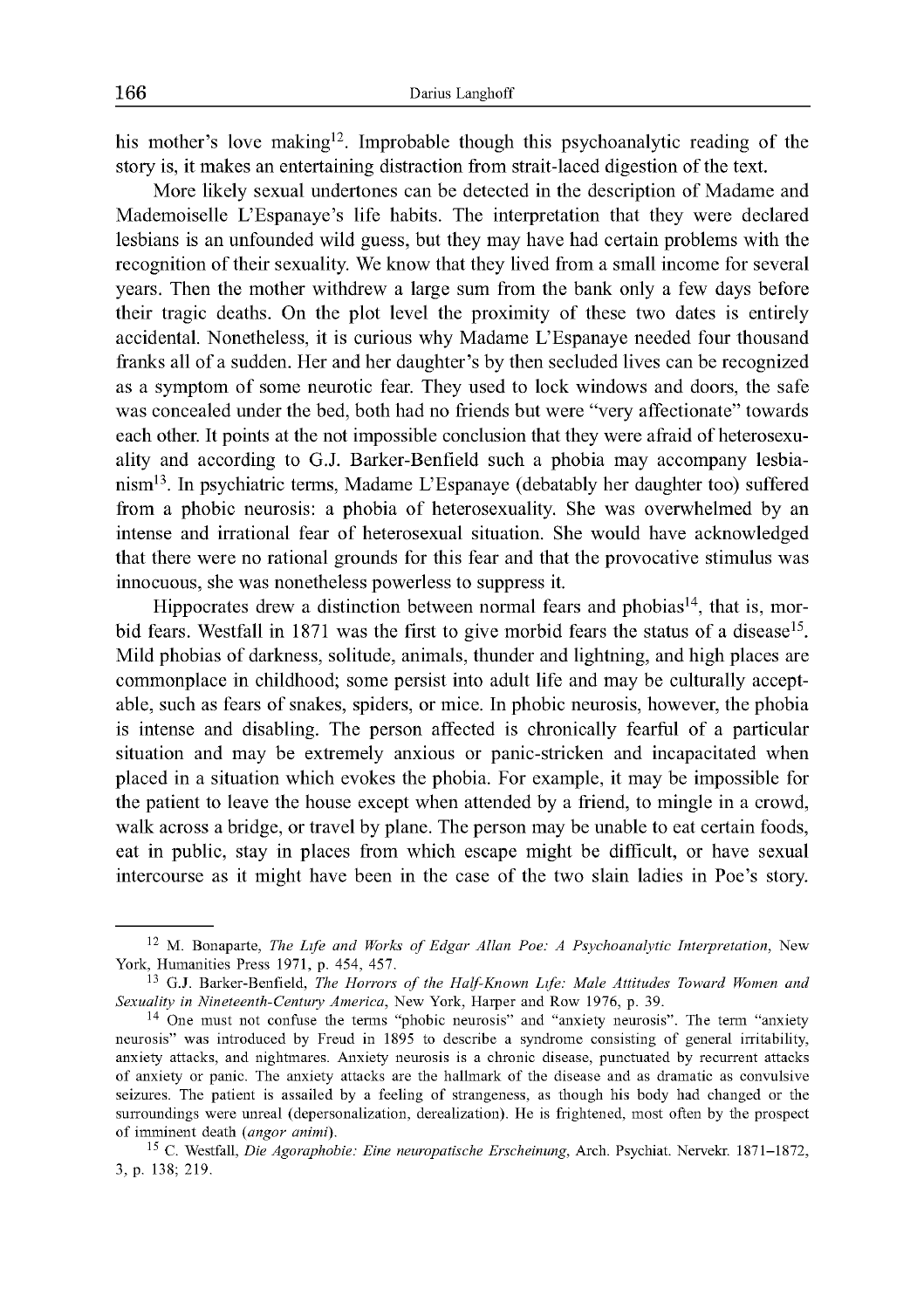Other common phobias are those of closed places, dogs, cats, dirt, AIDS, cancer, and death.

Treatment of phobic neurosis is best left to the psychiatrist. The aim of the treatment is to reduce the patient's fear to the extent that exposure to the phobic situation can be tolerated. The most popular form of therapy in the 1990s was socalled systematic desensitization<sup>16</sup>, which consists of graded exposure of the patient to the object or the situation that arouses fear.

Madame L'Espanaye could not seek help with a psychiatrist because her life ended before morbid fears or phobias were recognized by the medical science. But it may be presumed, that she (and her daughter) decided to do something themselves in order to desensitize their neurotic psyches. The large sum might denote that they endeavored to change their lives. Their might have been going to terminate their seclusion and start to participate actively in the society. Whether their transformation from asexual types to heterosexual ones could have been a success we will never know due to their premature deaths.

Dupin solidly states that the women were not "killed by spirits" but by material force. An overinterpretation that the L'Espanayes' suppressed sexuality created a monster to kill them is to little avail. Let the victims be lesbians or sufferers from neurosis, still their deaths are not metaphors but gory deeds done by means of a sharp razor. The women's fear of (male) society was to be overcome when they were preparing to sequester themselves from their rigidly antiquated sexless habits. They came close to achieving their goal and what turned their hopes into nothingness was not a fate swollen with sexual symbolism, but a wrong window opened at a wrong time.

An ape turned out to be the murderer. An orang-utan roving through the neighborhood razor in hand, slaughtered whimsically two women in their apartment and then, "conscious of having deserved punishment [...] seemed desirous of concealing its bloody deeds". This description of the beast's behavior furnishes the ape with an intellect, however rudimentary. A biological implausibility which Poe did not have to drag in if he wanted to explicate the ape's actions. They could be interpreted in a more mechanistic way drawing on the concept of conditional reflexes - the theory which explains how animals learn things. Unfortunately, the Russian physiologist Pavlov who originated the science of conditional and unconditional reflexes was born in the year of 1849, the same which saw Poe's death.

Dupin represents an intellectual who has mastered the skill of logical analysis. The narrator is an oaf struggling to tune into the detective's chain of reasoning. A bright reader will solve the criminal puzzle much earlier than Dupin's colleague whose brain fires on all mental cylinders with little effect. In the concluding paragraph Dupin returns to the distinction between two types of intellect. He hits a raw nerve when comparing the Prefect to a head without body. The head in this metaphor represents

<sup>&</sup>lt;sup>16</sup> J. Wolpe, *Psychotherapy by Reciprocal Inhibition*, Stanford, Calif., Stanford University Press 1958.